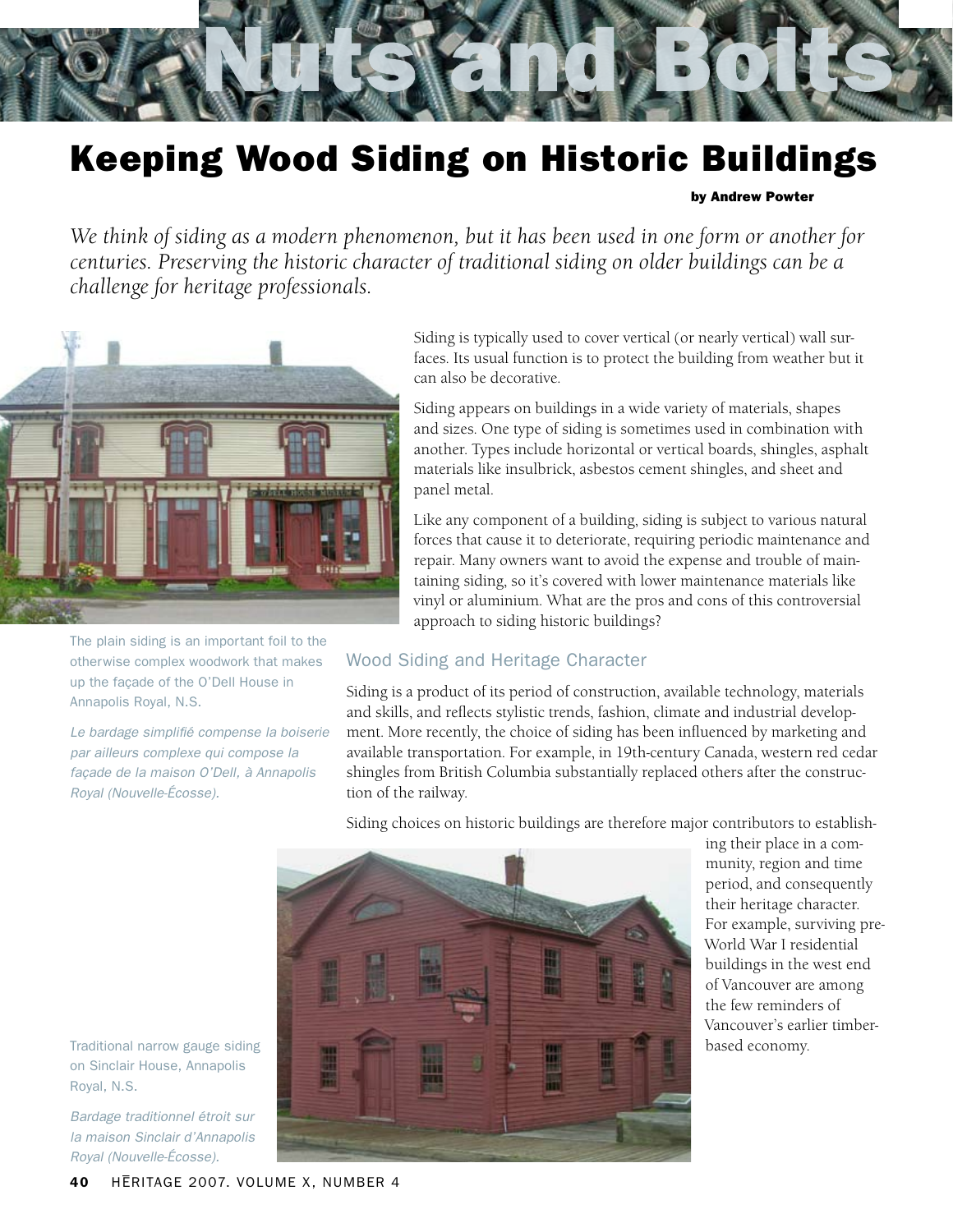# **Conserver le parement en bois des** immeubles historiques par Andrew Powter

*Nous pensons souvent que le bardage est un phénomène moderne, mais on y recourt sous une forme ou une autre depuis des siècles. La préservation du caractère historique du bardage traditionnel d'immeubles plus anciens peut poser des difficultés aux professionnels du patrimoine.*



L'élégant revêtement en bardeaux de la ferme de Richmond Hill, propriété du Heritage Trust of Nova Scotia située près de Windsor.

*The elegant, shingle-clad Richmond Hill farm, a Heritage Trust of Nova Scotia property near Windsor.*

Des maisons en bois à Bridgetown (Nouvelle-Écosse) arborent un bardage à clin étroit et des planches cornières proéminentes constituant presque des pilastres. De nombreuses maisons, comme celle-ci, ont des bardeaux aux murs latéraux et arrière.

*Wooden houses in Bridgetown, Nova Scotia feature narrow clapboard siding and prominent corner boards, almost pilasters. Many, like this house, have shingles for side and rear walls.* Le bardage est habituellement utilisé pour recouvrir des murs verticaux (ou presque verticaux). Il a d'habitude pour fonction de protéger le bâtiment des intempéries, mais il peut aussi être décoratif.

On trouve sur les bâtiments du bardage d'une grande variété de matériaux, de formes et de dimensions. Un type de bardage est parfois utilisé en combinaison avec un second. Il y a des bardages aux planches horizontales ou verticales, des bardeaux en asphalte ou des matières semblables comme l'Insulbrick, des bardeaux d'amiante-ciment et du métal en feuille ou en panneau.

Comme toute composante d'un bâtiment, le bardage est exposé à diverses forces naturelles qui entraînent une détérioration exigeant périodiquement de l'entretien et des réparations. De nombreux propriétaires veulent éviter le coût et la peine de l'entretien du bardage, et optent pour un recouvrement en matériaux exigeant peu d'entretien comme le vinyle ou l'alumi-

nium. Quels sont les avantages et inconvénients de cette solution controversée pour le bardage d'un bâtiment historique?

#### Parement en bois et caractère patrimonial

Le bardage varie selon la période de construction ainsi que la technologie, les matériaux et les compétences disponibles, et il traduit les tendances stylistiques, la mode, le climat et l'évolution industrielle. Récemment, le choix de bardage a été influencé par le marketing et les transports. Par exemple, au Canada du 19e siècle, les bardeaux de cèdre rouge de l'Ouest provenant de Colombie-Britannique ont en grande partie remplacé d'autres types après la construction du chemin de fer transcanadien.



Les choix en matière de bardage pour les immeubles historiques sont donc des facteurs importants pour situer leur appartenance à une collectivité, une région et une époque, et par conséquent leur caractère patrimonial. Par exemple, les immeubles résidentiels d'avant la Première Guerre mondiale qu'on trouve encore dans l'ouest de Vancouver sont parmi les rares témoins de l'époque où l'économie de la vie était axée sur le bois d'œuvre.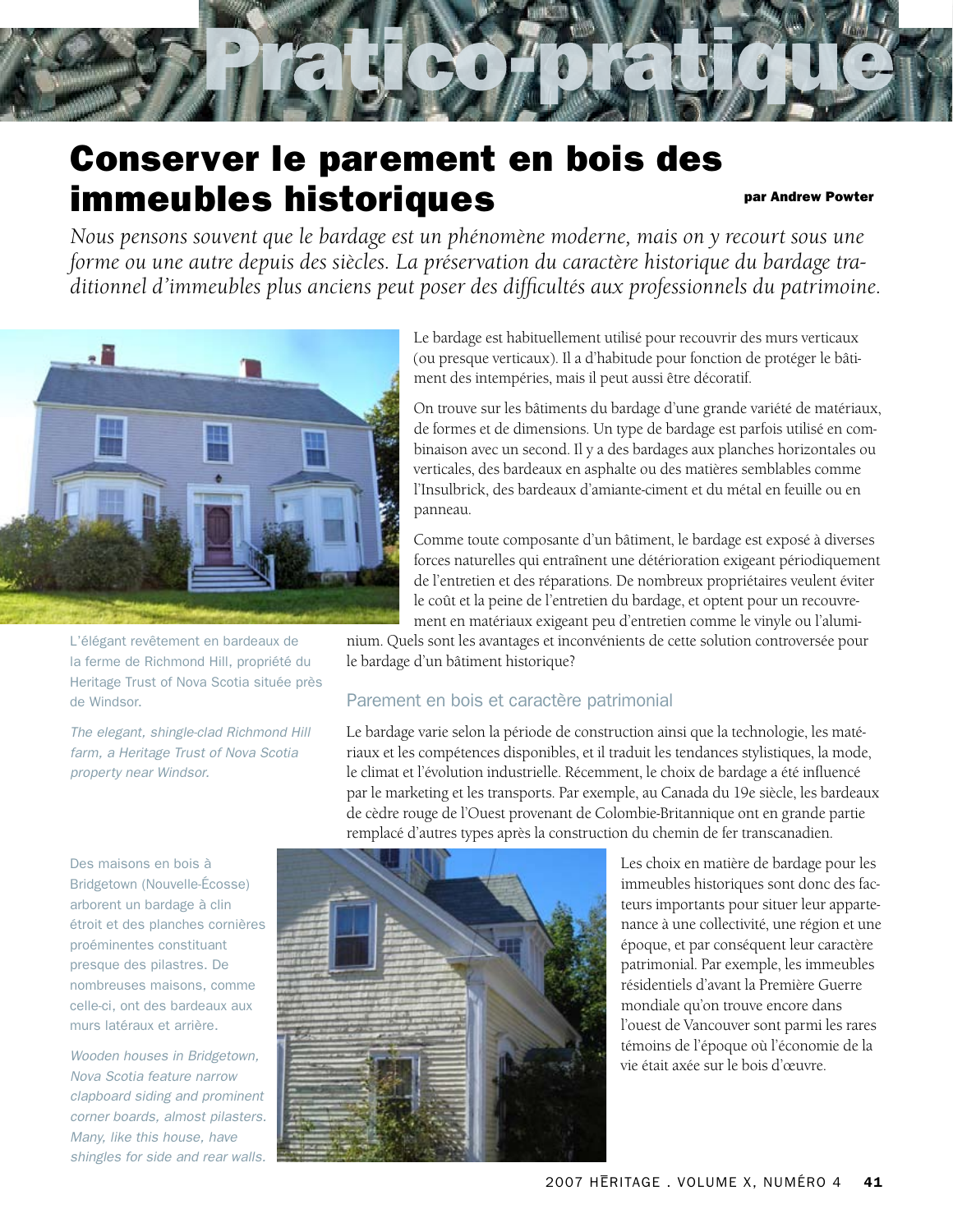

### Maintaining and Repairing Authentic Wood Siding



A wood siding "system" usually consists of a weather-shedding surface (the siding itself) that is attached to a surface (such as planks, battens or girts) with fasteners



Common Siding Profiles.

Drawing of wood siding profiles. *Profils de bardage en bois.*



The combination of an impervious metal cladding and failed caulking joints has kept the ongoing decay process out of sight and mind.

*Un revêtement imperméable en métal, combiné à des joints défaillants, a entretenu le processus de décomposition à l'abri des regards.*

(usually nails). The siding is usually coated with a protective coating such as oil, stain, limewash or paint. Some form of wind protection (bark, kraft paper, Tyvek, etc.) is often installed behind the siding. Putty covers and protects fasteners. Wood siding is usually installed horizontally (such as bevelled, riven, short plank, long plank, edge profiled, cove, drop and shiplap), vertically (such as plain board, board-andbatten, tongue-and-groove) or as shingles.

# Threats and Forms of Deterioration

Siding deteriorates because of trapped moisture and lack of ventilation, leading to decay and insect attack. Vertical siding is particularly susceptible if the bottom end grain is not sealed. If siding is not protected by a well-maintained coating such as paint, it deteriorates from weathering (cycles of wetting and drying, ultra-violet light and windborne abrasives). It slowly changes from the colour of fresh wood to the warm grey of barn boards.

# Other forces, such as impact, are far less damaging.

Perhaps the most problematic agent of deterioration is paint. Paint accumulates over time to form a thick, impermeable, inflexible layer that can prevent the natural expansion and contraction of the siding, causing it to split and crack. Alternately, a thick paint layer itself may crack and split (called alligatoring) as it expands and contracts at a different rate than the wood below. If a building has been painted too frequently or improperly prepared for new paint, the time comes, possibly after 100 years or more, when the excessive accumulations of paint must be removed to start from bare wood. Repainting, let alone stripping to bare wood and repainting, can itself present a threat. At this point, many owners resort to calling the aluminium or vinyl siding contractor.

# Repair and Conservation

A siding repair program gives owners an opportunity to get up close and personal with their building and check for splits, reset popped nails, reputty over nail heads or carry out other maintenance. Although small repairs can be performed with the siding board in place, it is often advisable to repair the board on a bench to effect a better fit and clamping.

Siding board units can be spot repaired by removing deteriorated material back to a sound, straight edge and patching using Dutchmen and other insert repairs. Always use wood of similar species, density and grain direction. Be sure to use moisture-resistant adhesives for the most enduring repairs.

If a siding board is loose, nail it to its stud with a fastener similar in size to the old fastener. Remove the old fastener and fill the hole. Be careful of nailing slightly cupped boards too tightly as they may split.

Remove siding boards by removing exposed fasteners and using a hacksaw blade to reach behind to cut concealed nails. Do this gently to avoid damaging adjacent boards.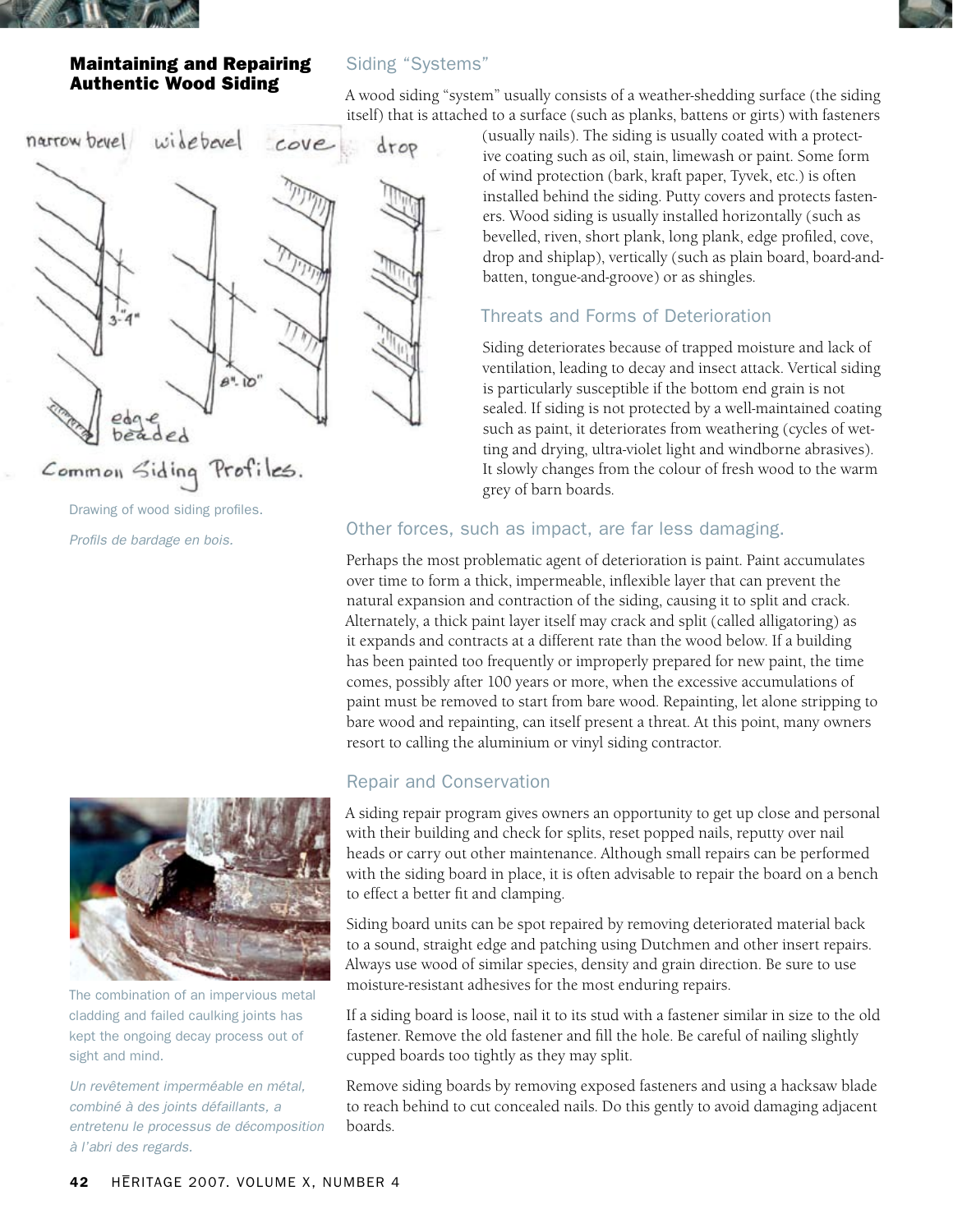

#### Maintenir et entretenir un bar- « Systèmes » de bardage dage de bois authentique



Bardage à feuillures à l'étage supérieur et bardage à clin étroit, à Woodstock (Nouveau-Brunswick).

*Milled shiplap siding on the upper floor and narrow clapboard siding, Woodstock, N.B.*



Un revêtement imperméable en métal, combiné à des joints défaillants, a entretenu le processus de décomposition à l'abri des regards.

*The combination of an impervious metal cladding and failed caulking joints has kept the ongoing decay process out of sight and mind.*

Un « système » de bardage en bois comprend habituellement une surface de protection contre les intempéries (le bardage lui-même), qui est fixée à une surface (comme des planches, des lattes ou des entretoises) par des attaches (généralement des clous). Le bardage est habituellement enduit d'un revêtement protecteur comme de l'huile, de la teinture, du lait de chaux ou de la peinture. Une certaine forme de protection contre le vent (écorce, papier kraft, Tyvek, etc.) est souvent posée derrière le bardage. Du mastic recouvre et protège les fixations. Un parement en bois est d'habitude posé à l'horizontale (biseauté, fendu, longues planches, courtes planches, bord profilé, à gorge, dénivelé, avec feuillures), à la verticale (planches simples, planches avec couvrejoints, planches bouvetées) ou sous forme de bardeaux.

### Menaces et formes de détérioration

Le bardage se détériore lorsque de l'humidité s'y introduit et qu'il manque de ventilation, ce qui entraîne une dégradation et permet aux insectes de s'y attaquer. Le bardage vertical est particulièrement susceptible si le grain de l'extrémité inférieure n'est pas scellé. Si le bardage n'est pas protégé par un enduit bien entretenu comme la peinture, il se détériore sous l'effet des intempéries (cycles de mouillage et de séchage, rayons ultraviolets, abrasifs véhiculés par le vent). La couleur change graduellement de celle du bois frais au gris tiède des planches de grange.

#### Les autres forces, comme les impacts, sont beaucoup moins dommageables.

L'agent de détérioration qui est peut-être le plus problématique est la peinture. La peinture peut s'accumuler avec le temps jusqu'à former une couche épaisse, imperméable et rigide. Celle-ci empêche l'expansion et la contraction naturelles du bardage et peut faire en sorte que le bois fende ou se fissure. Une épaisse couche de peinture peut elle-même se fissurer et fendre (on dit qu'elle forme une « peau d'alligator ») puisque ses taux d'expansion et de contraction sont différents de ceux du bois sur lequel elle repose. Si un bâtiment a été repeint trop souvent ou s'il n'y a pas été préparé convenablement avant d'être repeint, il arrive une fois, peut-être après 100 ans ou plus, où l'accumulation excessive de peinture doit être enlevée pour exposer le bois nu. L'application d'une nouvelle couche de peinture et plus encore le décapage suivi de la peinture peuvent eux-mêmes créer une menace. C'est alors que de nombreux propriétaires recourent à un entrepreneur en revêtement en aluminium ou en vinyle.

#### Réparation et conservation

Un programme de réparation du bardage donne au propriétaire une occasion d'examiner son bâtiment à la loupe afin de repérer les fentes, de remettre en place les clous sortis, de recouvrir les têtes de clous de mastic et de procéder à d'autres opérations d'entretien. Bien que de petites réparations puissent être effectuées avec le bardage en place, il est souvent préférable de réparer le bardage sur un établi pour améliorer l'ajustement et l'encastrement.

Les planches de bardage peuvent être repeintes individuellement en enlevant le matériau détérioré jusqu'à un bord solide et droit, et en faisant les réparations nécessaires au moyen de flipots et autres pièces rapportées. Il faut toujours utiliser un bois d'une essence semblable, ayant la même densité et avec le grain orienté dans le même sens. Des adhésifs résistant à l'humidité produisent les réparations les plus durables.

Si une planche de bardage est détachée, on peut la refixer à son montant en utilisant un clou de dimension semblable à l'ancien. On enlève l'ancien clou et on remplit le trou. Il faut veiller à ne pas clouer de trop près des planches légèrement bombées parce qu'elles pourraient se fendre.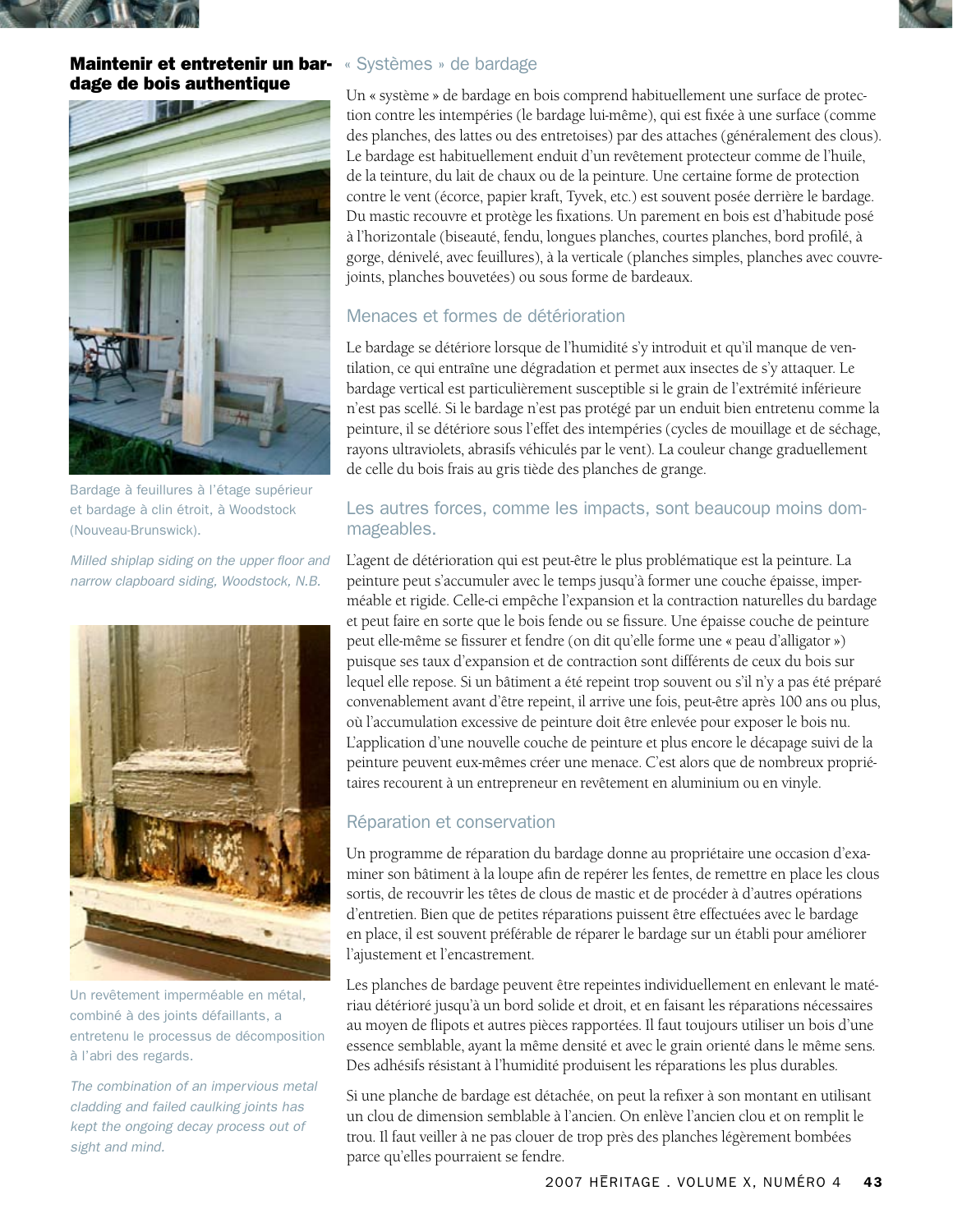

This is easier with bevelled siding than with coved or tongue-and-groove siding. With these more complex profiles, in situ repairs may be best. To make a number of repairs, it may be necessary to demolish a short length of board below to gain the necessary manoeuvring space for the boards above. Also, the inside of the groove may have to be sacrificed to install the final new board. Once the board is repaired or the new board made, it can be slipped up behind the board above and fastened into place. Stick with one nail per stud to allow for movement. Remember, siding should always be back-primed before being installed.

#### The Oversiding Debate



When aluminium cladding was installed on this porch some 20 years ago, several components of this column, including its taper, were removed to accommodate cladding.

Lorsqu'un revêtement en aluminium a été posé sur ce porche il y a 20 ans, divers composantes de cette colonne, y compris son évasement, ont été supprimées.

#### Refinishing

When painting exterior woodwork, preparation is the most important step. Scrape loose paint and sand the surface to give the new coat a "tooth." Wipe away dust. Apply a top quality knot sealer to exposed knots. Even a 100-year-old knot will bleed through, so be sure to seal it. Apply an oil-based primer and then two coats of oil-based or latex finish.

If the wood has lost most of its paint and is heavily weathered, sand well to remove loose wood fibres. Brush the surface clean, and then apply a coat of 50/50 boiled linseed and thinner to condition the wood.

The paint you are removing may contain lead, so test it to ensure you comply with health, safety, containment and disposal requirements.

Owners may apply new siding directly over old. Stucco, insulbrick and fibre cement tiles have all had their periods of popularity. Indeed, some of these materials have begun to be appreciated on their own merits. Since the 1960s, vinyl and aluminium siding have been frequently considered to maintain historic material. The vinyl siding industry markets extensively to the owners of heritage properties (see **www.vinylsiding.org**).

This trend is controversial. What are some factors to consider?

# Maintenance and Cost

Preparing and painting a wooden house can appear daunting, but spot repainting after five years with general repainting after seven years or longer can mitigate this.

Vinyl or aluminium siding lasts about 20-25 years, equal to two to four paint jobs. Figures from the U.S. indicate that vinyl siding costs about the same as two and a half paint jobs.

Furthermore, vinyl and aluminium are not maintenance-free, especially on heritage buildings that were not designed for these materials. Mould may grow under the siding. Many owners try to deal with this by using pressure washers to clean it out. However, siding is designed to shed water from above, and washing from below can force water up behind it, leading to wood decay.

# Physical Impact

Opponents of vinyl and aluminium siding often say these materials are susceptible to impact and difficult to repair. While replacing siding is extremely difficult, the need to do so is probably rare.

# Environmental Considerations

Paint, vinyl and aluminium are manufactured from non-renewable resources. How does the embodied energy required to manufacture and ship paint compare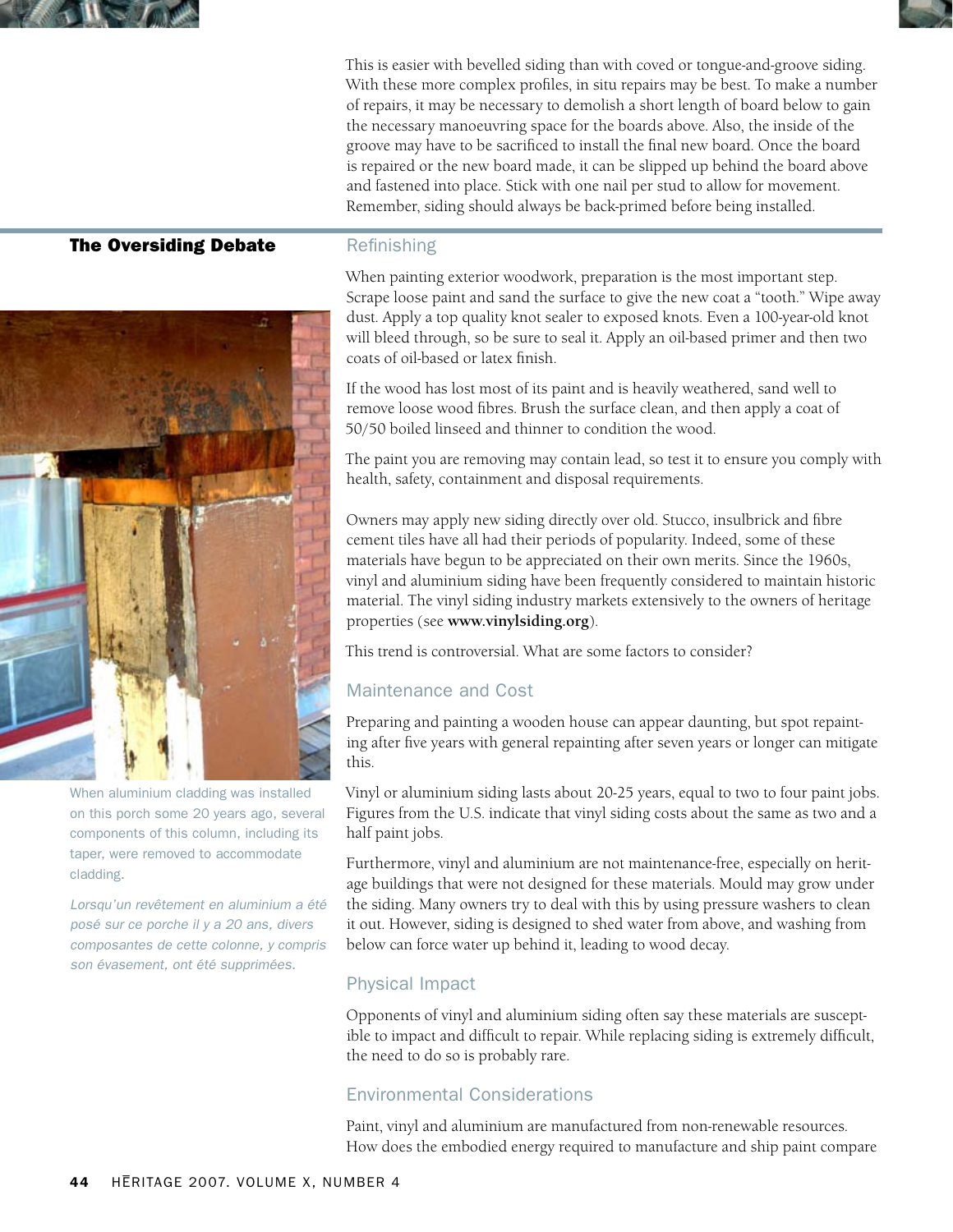



On enlève les planches de bardage en retirant les clous exposés et en utilisant une lame de scie pour couper par l'arrière les clous dissimulés. Des précautions s'imposent pour éviter d'endommager les planches adjacentes.

La tâche est plus facile avec un bardage biseauté qu'avec bardage à gorge ou à planches bouvetées. Pour ces profils plus complexes, les réparations sur place peuvent être préférables. Pour effectuer plusieurs réparations, il peut être nécessaire de démonter une petite longueur de planche sous l'endroit voulu pour obtenir assez de place pour manœuvrer. En outre, l'intérieur de la rainure peut devoir être sacrifié pour poser la nouvelle planche finale. Une fois que la planche est réparée ou que la nouvelle planche est fabriquée, elle peut être glissée sous la planche supérieure et fixée en place. Mieux vaut s'en tenir à un clou par montant pour permettre un certain mouvement. À noter, l'endos du bardage devrait toujours être apprêté avant d'être mis en place.

# Le débat sur le recouvrement du bardage



Comme il est fait de plus petites pièces, le revêtement en bardeaux est très facile à modifier et réparer. Dans cet exemple, un mur en bardeaux a été refait autour d'une nouvelle fenêtre, malheureusement en vinyle.

*Being made of smaller units, shingle siding is quite easy to alter and repair. This example shows a shingle wall repaired around a new, and unfortunately vinyl, window.*

#### Réfection

Lors de la peinture de bois extérieur, la préparation est l'étape la plus importante. On gratte la peinture détachée et on sable la surface pour donner une prise au nouvel enduit. La poussière doit être essuyée. Un couvre-nœuds de première qualité doit être appliqué sur les nœuds exposés. Même un nœud de 100 ans paraîtra, donc il importe de le sceller. On applique un apprêt à l'huile puis deux couches de peinture de finition à l'huile ou au latex.

Si le bois a perdu la plus grande partie de sa peinture et est très altéré, il faut bien le poncer pour éliminer les fibres de bois qui se détachent. Après avoir brossé la surface pour la nettoyer, on applique une couche composée d'huile de lin bouillie et de diluant à parts égales, pour conditionner le bois.

La peinture qu'on enlève peut contenir du plomb. Il faut donc la soumettre à des essais pour s'assurer de respecter les exigences relatives à la santé, à la sécurité, au confinement et à l'élimination des déchets.

Les propriétaires peuvent choisir de recouvrir un nouveau bardage directement au-dessus de l'ancien. Le stuc, l'Insulbrick et les tuiles d'amiante-ciment ont tous eu leur période en vogue. De fait, certains de ces matériaux commencent à être appréciés pour leurs propres qualités. Depuis les années 1960, les parements en vinyle et en aluminium ont souvent été envisagés pour préserver les matériaux historiques. L'industrie du parement en vinyle propose de nombreux produits aux propriétaires d'immeubles patrimoniaux (voir www.vinylsiding.org).

Cette tendance est controversée. Quels sont les facteurs à prendre en compte?

# Entretien et coût

Préparer et peindre une maison en bois peut être une tâche intimidante, mais on peut atténuer la difficulté en prévoyant des retouches au bout de cinq ans et une nouvelle couche générale tous les sept ans ou plus.

Le parement en vinyle ou en aluminium dure environ 20 à 25 ans, soit l'équivalent de deux à quatre applications de peinture. Selon des données américaines, le revêtement en vinyle coûte environ deux fois et demie une peinture complète.

Par ailleurs, le vinyle et l'aluminium ne sont pas sans exiger d'entretien, surtout sur les bâtiments patrimoniaux qui n'ont pas été conçus en fonction de ces matériaux. La moisissure peut proliférer sous le parement. De nombreux propriétaires tentent de régler ce problème en utilisant des nettoyeurs à haute pression. Cependant, le parement est conçu en vue d'éliminer l'eau venant d'au-dessus; en lavant par en dessous, on peut faire remonter de l'eau derrière le parement et faire pourrir le bois.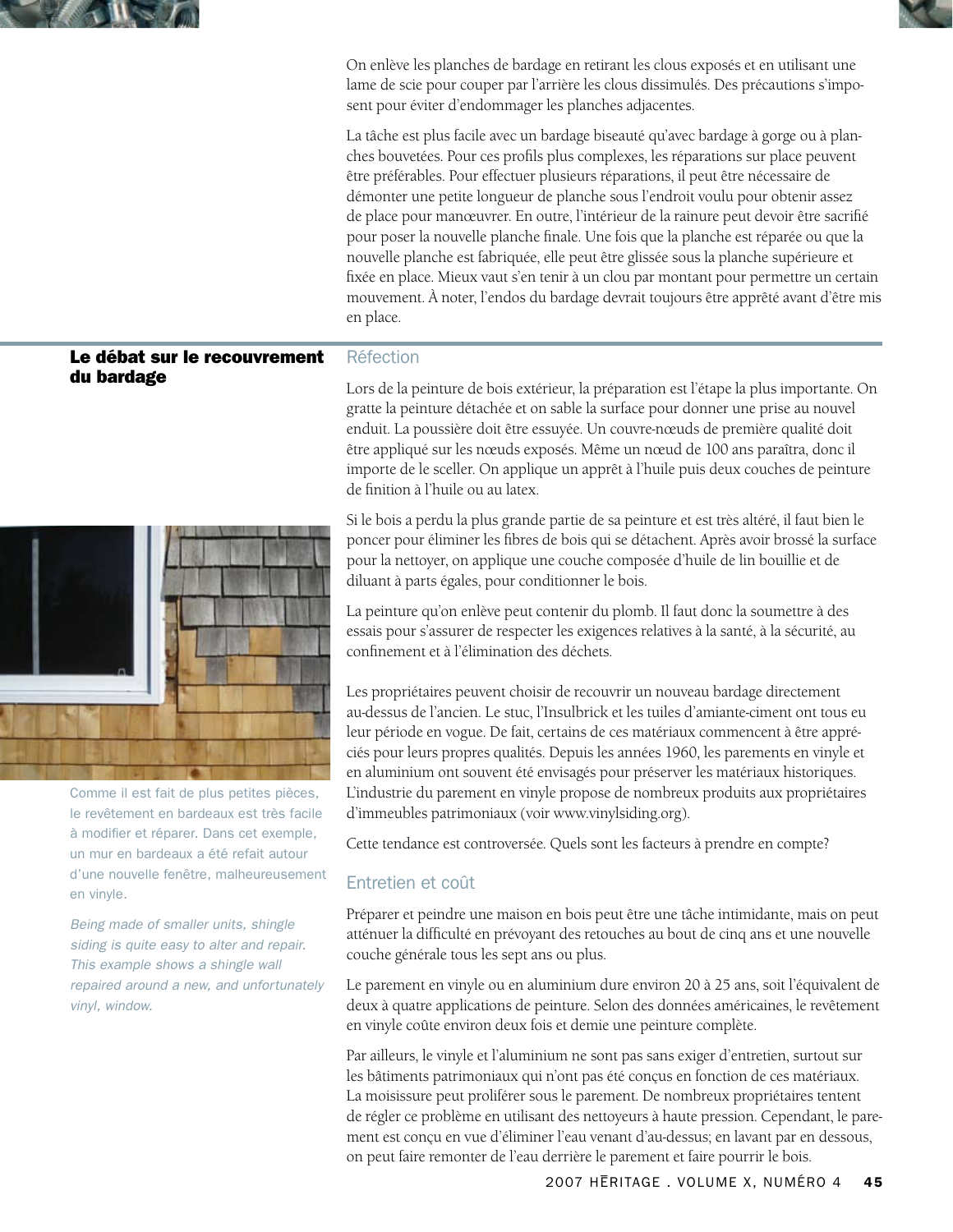



Vinyl siding has been applied to the wall surfaces of this building, leaving the corner pilasters and window trim exposed. The pilasters have become shallower and the windows are now recessed.

*Un revêtement de vinyle a été posé sur les murs de ce bâtiment, laissant les pilastres des coins et les bords des fenêtres exposés. Les pilastres sont devenus moins profonds et les fenêtres sont maintenant renfoncées.*

to producing aluminium and vinyl? That's hard to say, but we know wood that was cut and installed 100 years ago uses no energy or non-renewable resources.

Aluminium and vinyl siding will not reduce your heating bill. The R-value of siding with backing ranges from R-0 to R-2.5 at best. This is about the same as a pane of glass.

There is no energy payback on these materials. Aluminium can be recycled. Vinyl cannot. Vinyl also emits toxic fumes and carcinogens when it burns.

#### Protection

Some say that oversiding products protect historic materials, but this is a red herring. Installing oversiding is very damaging due to the number of fasteners and the blocking, trimming and removal of detail necessary for a decent fit.

### Concealment

Oversiding a historic building conceals damage that should be repaired. Oversiding requires many non-standard fittings and connections. Often, caulking plays an important role in the new finish. Eventually these details will fail, admit water and contribute to deterioration underneath. I once found a failed porch beam and column beneath a 20-year-old aluminium job.

# Heritage Character

Oversiding a historic building means the building's heritage character will be affected for the next 20-30 years. This occurs in several ways.

Aluminium and vinyl siding are manufactured in a wide range of widths and colours, but historically accurate profiles are rarely available. The optional grained finish is more characteristic of sandblasted wood than historic siding. The doubleboard profile is an inaccurate detail no craftsman would replicate.

The biggest concern is the dramatic effect these materials have on the details of a building. If sufficient care is not taken, the board width will change to nonregional dimensions or will reduce window and door trim projections and force the blurring of historic mouldings and removal of inconvenient projections.

For more information on the vinyl siding issue, see *Vinyl Siding: The Real Issues* by the Connecticut Trust for Historic Preservation at www.cttrust.org.

Andrew Powter has been involved in national and international heritage programs and projects. His main areas of interest include historic wood structures, building envelope performance and sustainable heritage conservation practice.

In 2007, the Heritage Canada Foundation is carrying out a project to repair the siding on the historic Runciman House in Annapolis Royal, Nova Scotia. The building is clad with wood shingles on two sides and the rear, and with beadedged cove siding on the front, including two curved bays. A follow-up article will report on the full range of repairs described in this article.

### References

Well-preserved, Ontario Heritage Foundation,

Aluminium and Vinyl Siding on Historic Buildings, Preservation Briefs #8, John H. Myers, USNPS, Technical Preservation Services

Vinyl Siding: the real issues, Jan Cunningtion, 2001

Information Brief: Maintaining Vinyl Siding. Washington, Vinyl Siding Institute, 1994

Information Brief: Vinyl Siding and Historic Restoration. Washington, Vinyl Siding Institute, 1994. Online at www.vinylsiding. org/vsic/historic/index.htm